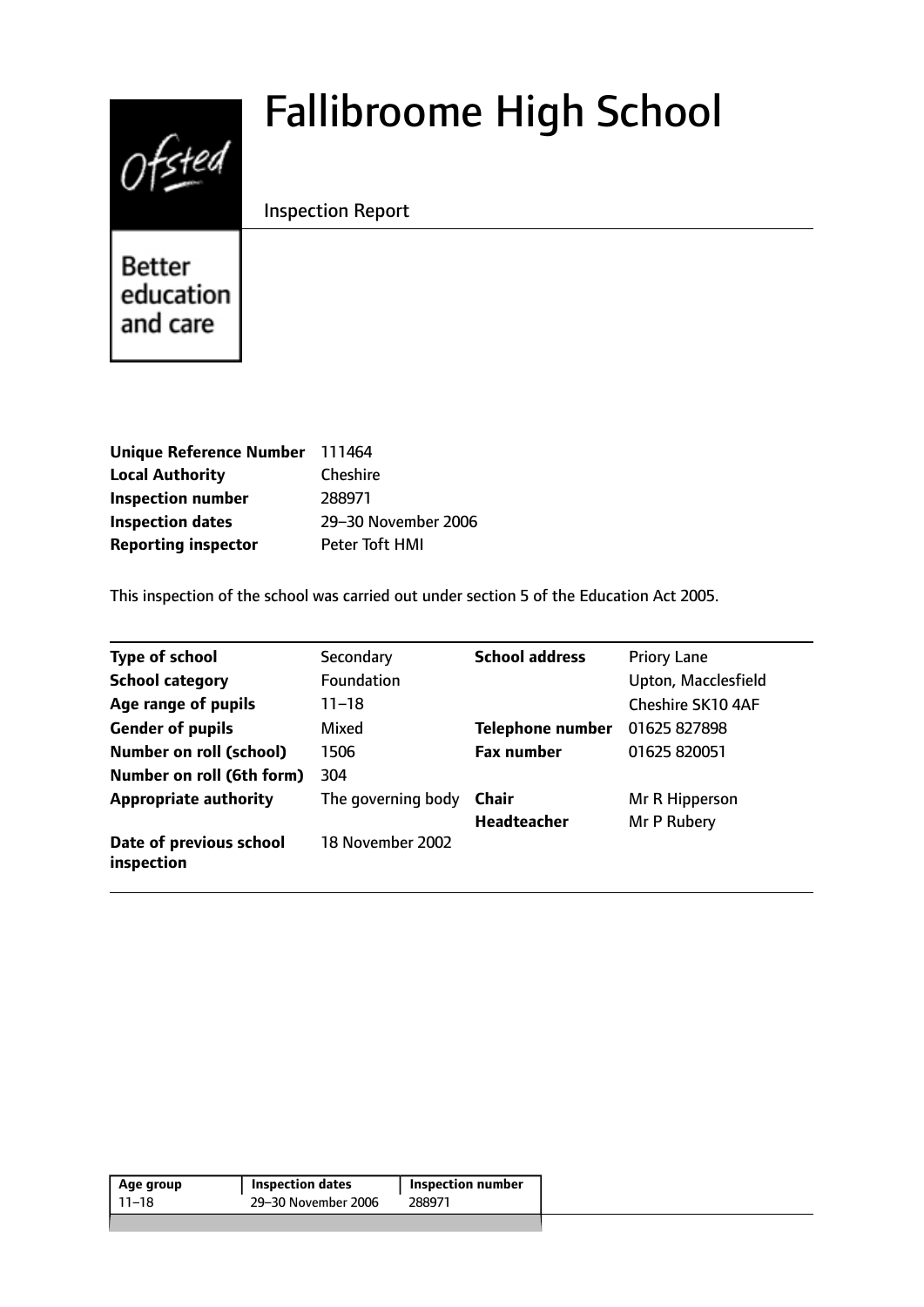© Crown copyright 2006

Website: www.ofsted.gov.uk

This document may be reproduced in whole or in part for non-commercial educational purposes, provided that the information quoted is reproduced without adaptation and the source and date of publication are stated.

Further copies of this report are obtainable from the school. Under the Education Act 2005, the school must provide a copy of this report free of charge to certain categories of people. A charge not exceeding the full cost of reproduction may be made for any other copies supplied.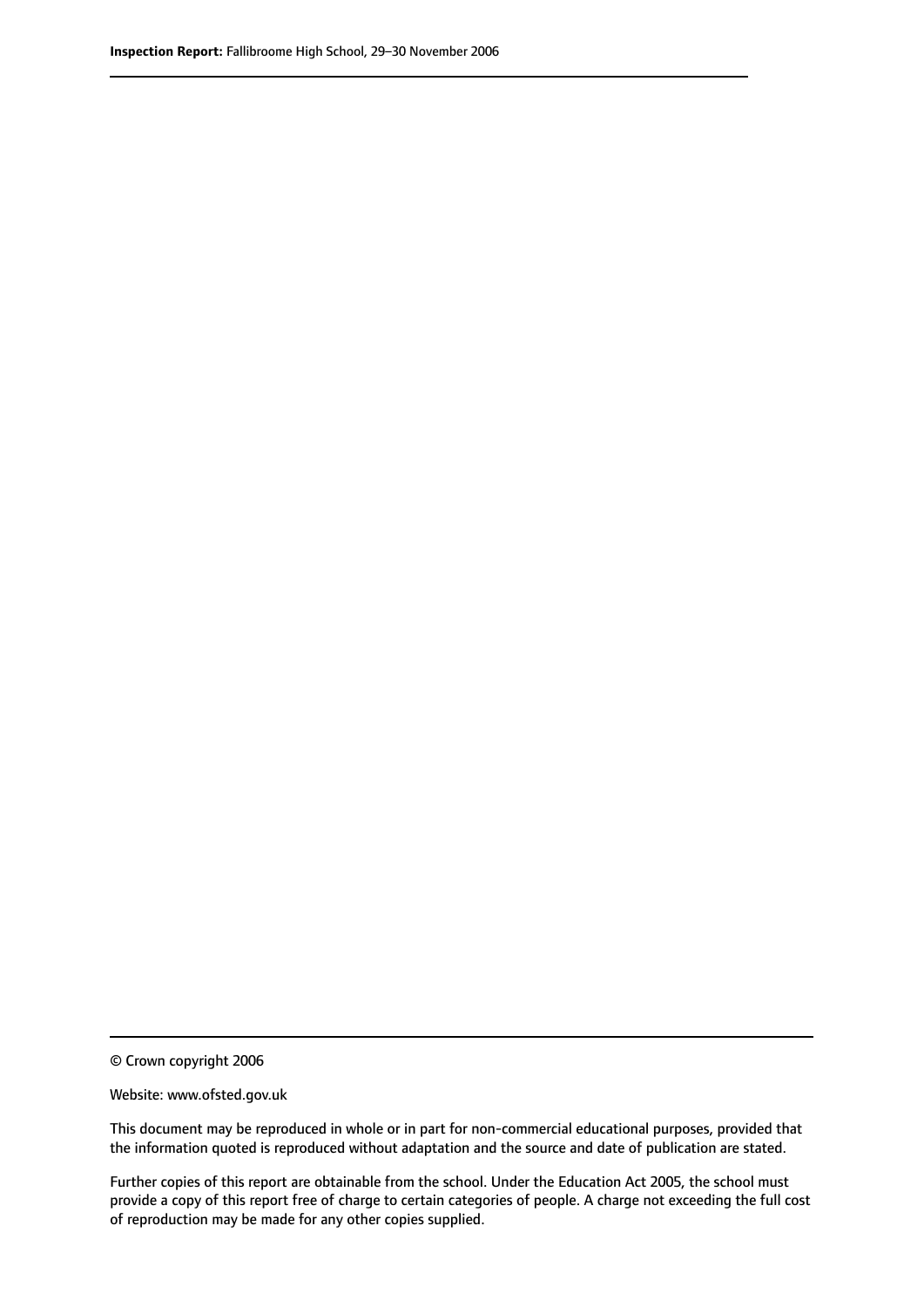# **Introduction**

The inspection was carried out by one of Her Majesty's Inspectors and four Additional Inspectors.

# **Description of the school**

Fallibroome High School is a co-educational foundation comprehensive school with specialist status in the performing arts. Nearly all students are White British and three have English as a foreign language. The school serves the west of the town of Macclesfield and surrounding areas. Students come from a mix of mainly prosperous and some less advantaged areas. Their attainment on entry to the school is well above average. The proportion of students with learning difficulties and/or disabilities is low but it has recently increased on the closure of a local school which had a specialist unit.

# **Key for inspection grades**

| Grade 1 | Outstanding  |
|---------|--------------|
| Grade 2 | Good         |
| Grade 3 | Satisfactory |
| Grade 4 | Inadequate   |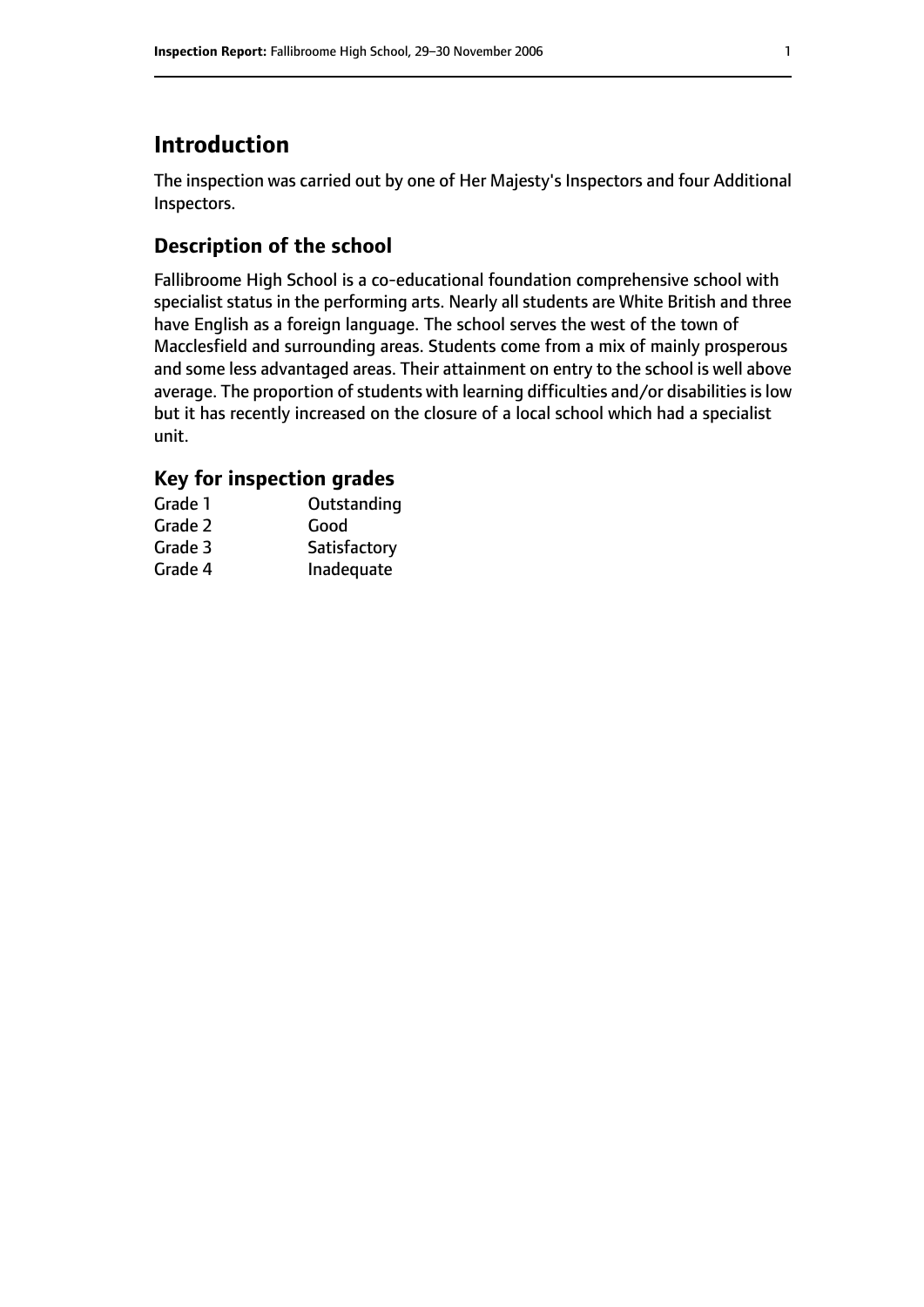# **Overall effectiveness of the school**

#### **Grade: 1**

Fallibroome High is an outstandingly effective school. Students of all abilities have access to an exceptionally well constructed curriculum and varied range of extra-curricular activities, well supported by significant provision for the performing arts and sports. Partly as a result, academic excellence and outstanding levels of attainment are well complemented by extensive opportunities for personal development. Students are given highly personalised levels of care, guidance and support. They are also expected to take responsibility in the school and beyond it and many do so willingly. They cooperate very well with each other, within and between year groups, and leave as well-rounded individuals who are thoroughly prepared for the next phases of their lives. Behaviour and discipline are first rate. The vast majority of students enjoy their education, taking it very seriously, and those interviewed spoke very highly of the school and its staff. Not surprisingly, therefore, the school is very popular with parents and is held in high esteem in the community.

The forward-looking and determined headteacher provides excellent leadership and management. He is well supported by an effective leadership team and a capable and vigilant governing body which works vigorously to ensure that the school moves in the right direction. The teaching and support staff work in a highly professional and thoughtful way. This, combined with the school's considerable investment in high quality staff training and the strategic use of information and communication technology, has enabled the school to adopt and develop a range of highly effective teaching methods. Teaching and learning are unusually good and inspectors saw a high proportion of exemplary lessons. This success is well supported by sharply focused monitoring and the excellent range of performance data which is used routinely by managers and teachers to ensure that courses and staff achieve their aims. Students' work is generally very well marked but this good practice needs to be spread to all teachers.

The school makes a very significant contribution, both as a participant and leader, to educational developments which benefit both learners and teachers in the local community and further afield. Its national and international links bring a rich source of ideas for continuing improvement, a goal to which Fallibroome's managers and staff are firmly committed. It has developed considerably as a specialist school for the performing arts and has made extensive and judicious use of the opportunities which this status has conferred. Improvement since the last inspection has been very good. Current building work will further enhance the accommodation though parts of the building will remain cramped without further upgrading and the library is inadequate for a school of this size. The management of finances and resources together with the value for money given are excellent.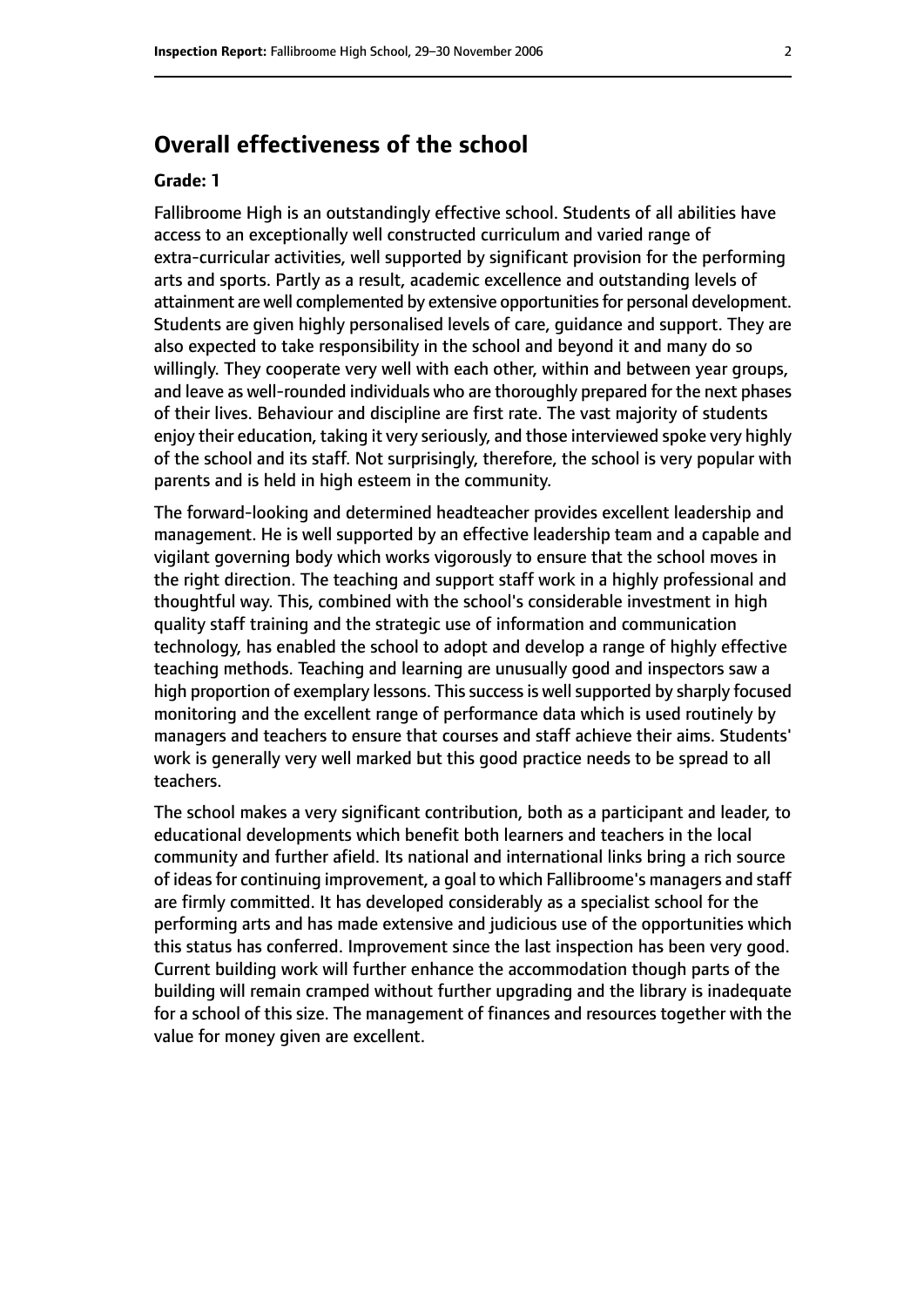#### **Effectiveness and efficiency of the sixth form**

#### **Grade: 1**

The school prepares its students exceptionally well for the next stage in their learning and for the world outside. When they leave the sixth form they are mature, confident and discerning young adults. They attain very high standards in their advanced level studies and their achievement is outstanding in the vast majority of courses, although results in general studies have been less good recently. This apart, the generally high attainment is a result, not only of excellent teaching, but also of excellent care, support and guidance given to individual students and their very mature approach to their work. The wide range of courses meets their needs and aspirations very well. Very thorough careers guidance enables students to make informed choices about their studies in the sixth form and beyond. Personal development is outstanding. Students' attitudes towards their learning are excellent: they take every opportunity afforded to them in lessons to take responsibility for their own learning and play an active part in discussions and activities. They have excellent relationships with their teachers and with each other. Students play an important and enthusiastic role in school life through, for example, helping younger students and a wide range of community work. They are very influential in decision making through the sixth form forum of the Student Voice and have contributed to the development of the outstanding enrichment programme.

Leadership and management are excellent. Students' progress is tracked very closely and appropriate action taken to help all students achieve their best. The highly effective planning and development have at their heart the well-being and achievement of students. As a result retention rates are very high and the school is a popular choice with students from a wide area including some from the independent sector.

#### **What the school should do to improve further**

- Strengthen students' attainment in external examinations in sixth form general studies.
- Develop further throughout the school the innovative teaching methods for strengthening students' learning.
- Bring library resources up to a level which is appropriate for a school of this size.
- Extend to all teachers the good practice in the marking of pupils' work which has already been developed in much of the school.

# **Achievement and standards**

#### **Grade: 1**

#### **Grade for sixth form: 1**

Achievement and standards are outstanding. The school admits a full range of ability but most students enter with above average standards. Students of all levels of attainment, including those with learning difficulties and/or disabilities, make excellent progress. In 2006 results in national tests at the end of Year 9 and in the General Certificate of Secondary Education at the end of Year 11 were exceptionally high. This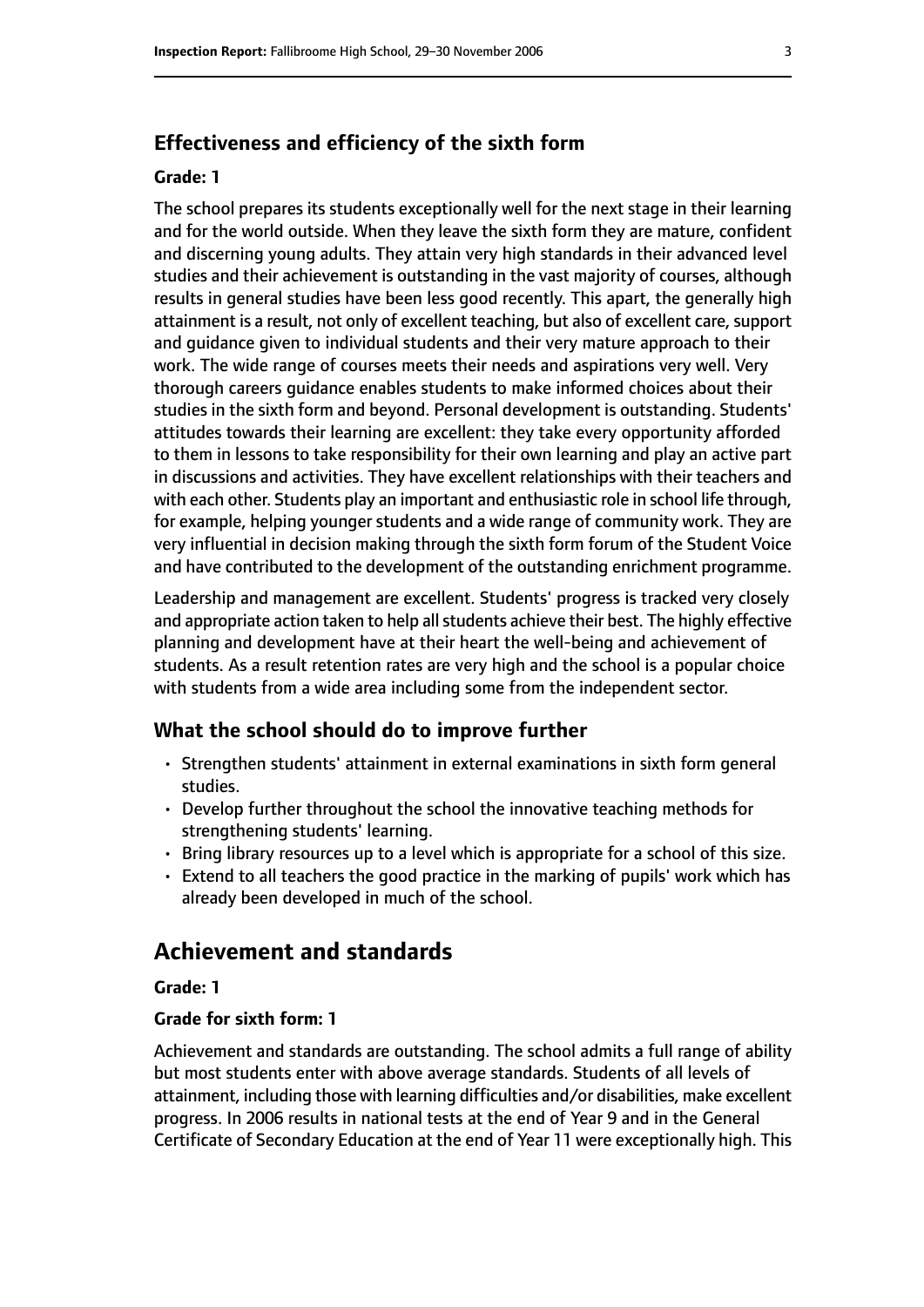pattern of strong achievement has been the norm since the previous inspection. The school sets demanding targets which the students reach consistently. Students' attainment has benefited from the school's performing arts specialist status. Standards are very high in music and drama. Very good standards in all aspects of literacy underpin the students' progress. Lesson observations and sampling of students' work show that those currently on roll are maintaining the strong progress of their predecessors.

In the sixth form students' achievement continues to be excellent. Results over recent years have been consistently high, although results in general studies fell in 2006 at A2 and AS levels of the General Certificate of Education. The school's rigorous tracking data shows that the students currently in Year 13 are making at least the expected progress towards their targets, with a significant proportion doing better than expected. The students develop outstandingly well as effective independent learners. This is aided by challenging teaching in which students are expected and enabled to think clearly for themselves.

# **Personal development and well-being**

**Grade: 1**

#### **Grade for sixth form: 1**

The personal development and well-being of students are outstanding. Students are proud of their school and say that 'we are a great community'. They are very well motivated and very well behaved in lessons and around the school. Their enjoyment is shown in their good attendance. They get on exceptionally well with staff and with each other.

The school demonstrates very strong commitment to students' personal growth and to meeting the needs of the individual. For example, personal and social education programmes such as RESPECT and GO FOR IT help students to develop into well rounded individuals and equip them with skills and attitudes to support successful future achievement. They also develop very good understanding of the importance of a healthy lifestyle and benefit from regular exercise through physical education and dance lessons as well as the extensive extra-curricular provision.

The school encourages the students to formulate and express their views and to influence the way the school is run and how they are taught. It does this by collating their views from interviews, questionnaires on aspects of school life and through the school council. Students say that they value highly such opportunities which include assisting the school on special occasions, participating in assemblies, representing the school at local, national and international events, mentoring younger students, working in the community, raising money for charities in the UK and abroad and taking part in high quality school productions. Such experiences help students to develop strong spiritual, moral, social and cultural awareness.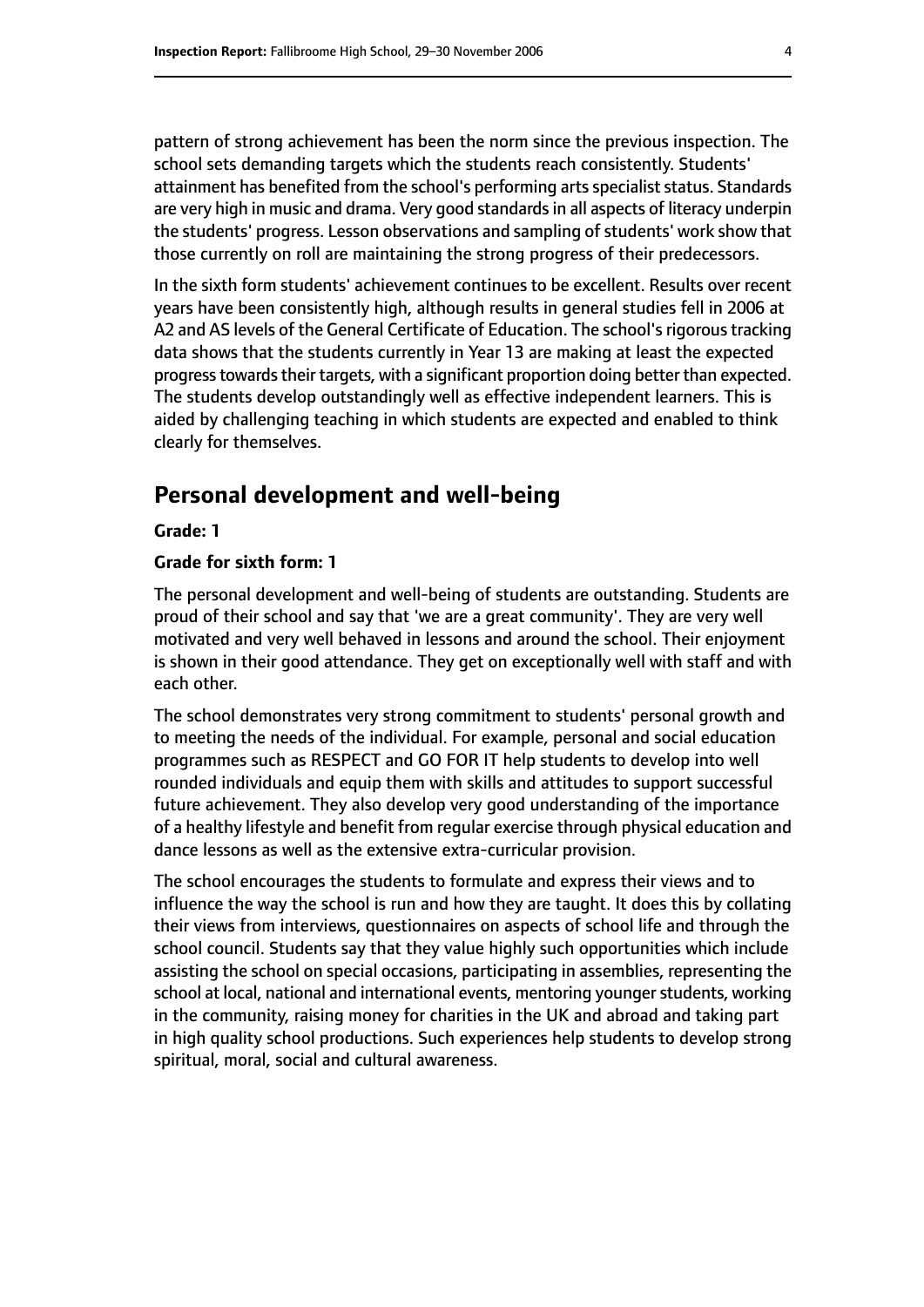# **Quality of provision**

#### **Teaching and learning**

**Grade: 1**

#### **Grade for sixth form: 1**

The school judges teaching and learning to be good but inspectors judge it to be outstanding. No unsatisfactory lessons were seen and the vast majority were good: over half of those observed were exemplary. Teachers have excellent subject knowledge and have high expectations of students. They are enthusiastic, motivating and engaging. Their teaching is vibrant and varied and they plan well for students at all levels of abilities. As a result all students including those with learning difficulties and/or disabilities make good and often outstanding progress.

Students are aware of their target levels for attainment and are given clear advice on how to improve. However, despite much good practice there are some instances where the regularity and quality of written feedback and marking are not up to the generally high standard throughout the school.

The school plans well for a series of school-based, local and international staff training, including research carried out by teachers, designed to improve teaching and learning. As a result many teachers use a wide range of strategies to maximise students' involvement in their learning including assessment of their own progress. They help to develop the students' independent thinking skills as well as encouraging them to work cooperatively, for example through lively and well structured group work.

This staff development is also having an impact on the wider community, for example, the school shares its work on cooperative learning with its partner primary schools and schools elsewhere for which it has received much praise. The school has clear systems in place to monitor teaching and learning across the school and is committed to exploring ways to improve the quality of teaching and to deepen the quality of learning beyond focusing narrowly on examination success.

#### **Curriculum and other activities**

#### **Grade: 1**

#### **Grade for sixth form: 1**

The school provides an outstanding range of opportunities for all students. Its status as a performing arts college adds a distinctive flavour to the taught curriculum by providing motivating and popular courses in dance, drama and music technology. There is a wide range of examination courses for those in the 14 to 16 age range including accredited off-site vocational courses. The 'Flex' programme gives well-targeted and effective support for students with learning difficulties and/or disabilities. A wide range of academic sixth form courses is enhanced by an excellent enrichment programme. The provision for extra curricular activities in the 11 to 16 part of the school is similarly excellent. The school's programme for personal, social and health education is outstanding. Students speak warmly about the quality of the educational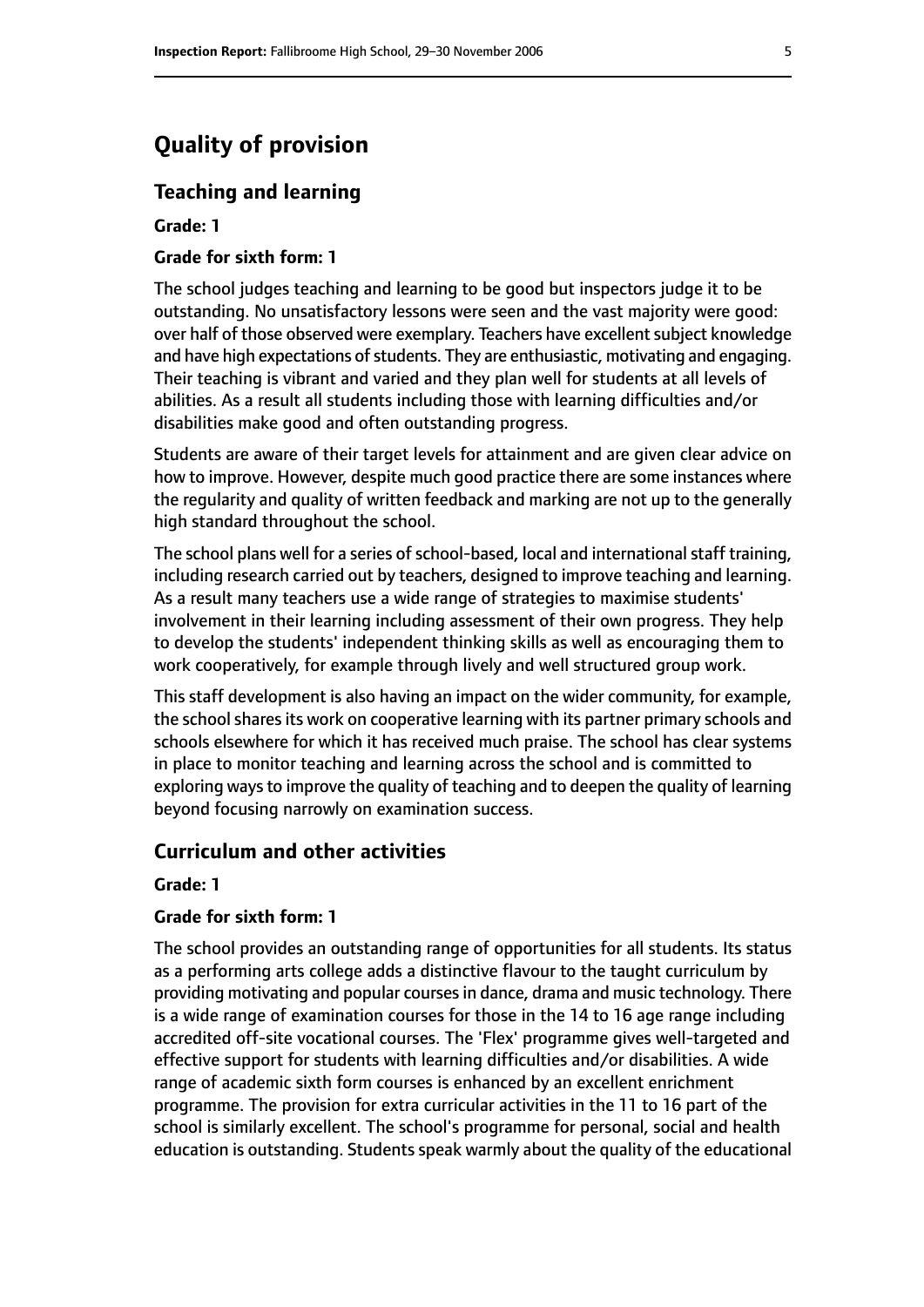and leisure activities open to them. The publicly performed evening of dance seen during the inspection, for example, was most impressive and was organised with consummate professionalism.

#### **Care, guidance and support**

#### **Grade: 1**

#### **Grade for sixth form: 1**

The care, guidance and support given to all students, including those with learning difficulties and/or disabilities, are outstanding. Procedures to protect students are well established and safety checks are completed regularly. Risk assessments are well documented. Students are happy in school and they feel safe and secure. There is always someone whom they know about and to whom they can turn for help and the older students play a significant role in this. Transition arrangements are significantly enhanced by extensive cooperative work carried out with its partner primary schools. The tracking and prediction of students' progress are rigorous and give a clear picture of what each achieves over time. Effective actions are taken when it seems that students are not on course to reach their targets, with parents involved as necessary. The promotion of a healthy lifestyle through a wide range of physical activities is exemplary. Similarly outstanding are the opportunities students get to make a contribution to the well-being of their fellow students as well as the wider community.

# **Leadership and management**

#### **Grade: 1**

#### **Grade for sixth form: 1**

Leadership and management are outstanding and are exemplified by the positive culture of learning that pervades the school community. The headteacher provides inspirational leadership and he is well supported by his deputy, leadership team and other senior colleagues. Morale is high amongst the staff. The leadership team have an accurate view of the school's strengths and weaknesses. There is an explicit drive to raise achievement even further than it already is. The ongoing monitoring of performance leaves teachers in no doubt as to how well they are doing and the extensive professional development of staff is a key and clearly effective feature of the school's work. It is highly valued by them. Staff and resources are deployed very effectively. Communication with parents is very good and they have a very high opinion of the school, supporting it very well. The specialist arts status is having an extremely positive impact on students' performance. Governors, who are led by an experienced chairperson, support the school by challenging its managers and by not accepting second best. They fulfil their statutory responsibilities and hold the school to account for the standards attained. Members of staff are forward thinking and are working at the forefront of not one, but several, initiatives. These are having a positive impact on the school's own students and staff, as well as further afield, including within some of the town's schools. The school's underlying approach to learning, which is founded on responsibility and cooperation, is having a positive impact on provision in its partner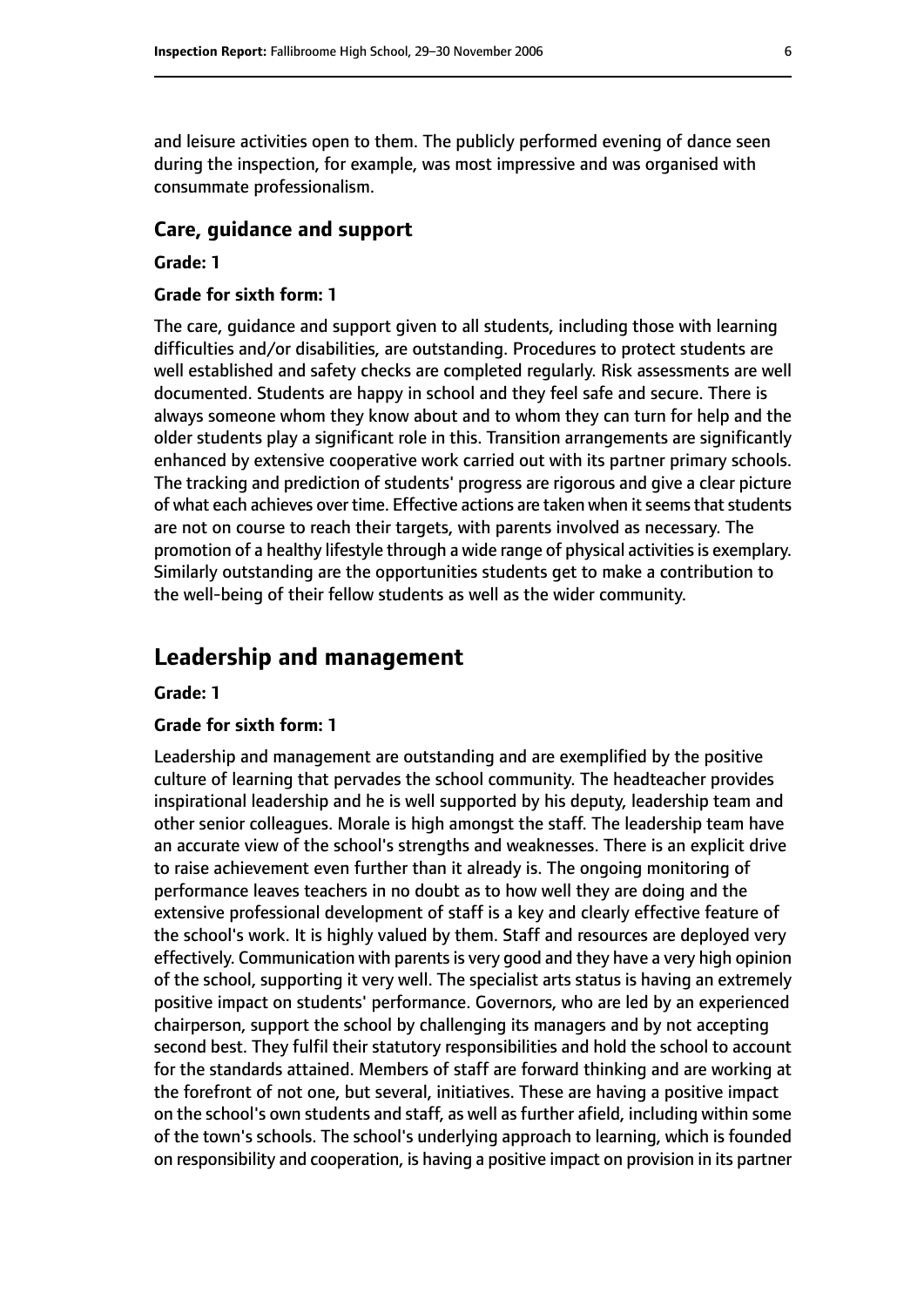schools. Leaders are far from complacent. For example, pastoral structures have been reviewed recently in order to give every student even more effective personal support within this large school. Departments that do not achieve as they should are held accountable. There has been very good improvement since the last inspection. The issues identified as needing strengthening have both been tackled robustly. In addition, there has been a successful drive to re-focus the work of middle leaders. The school provides excellent value for money.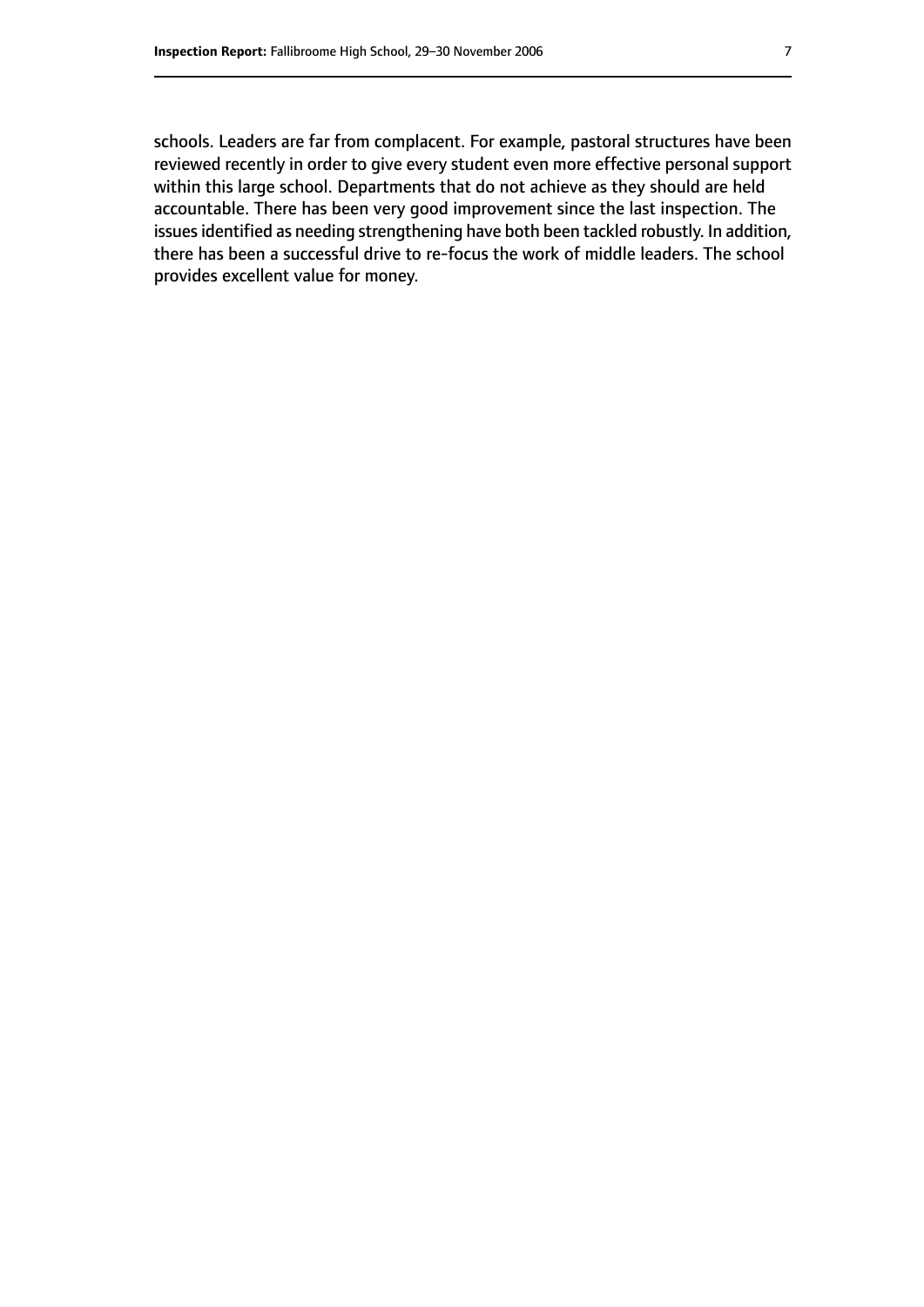**Any complaints about the inspection or the report should be made following the procedures set out inthe guidance 'Complaints about school inspection', whichis available from Ofsted's website: www.ofsted.gov.uk.**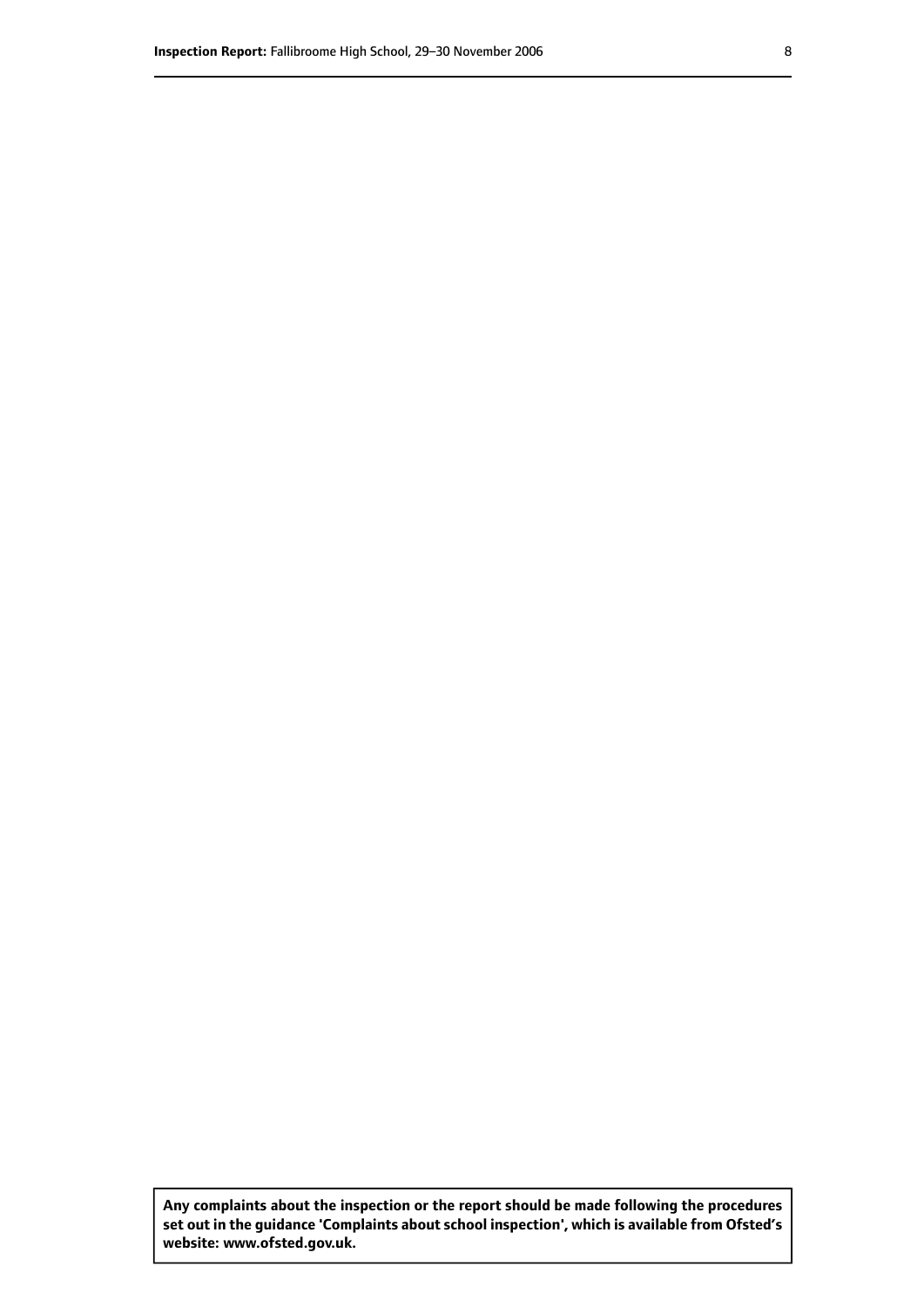# **Inspection judgements**

| Key to judgements: grade 1 is outstanding, grade 2 good, grade 3 satisfactory, | School         | $16-19$ |
|--------------------------------------------------------------------------------|----------------|---------|
| and grade 4 inadeguate                                                         | <b>Overall</b> |         |

# **Overall effectiveness**

| How effective, efficient and inclusive is the provision of<br>education, integrated care and any extended services in meeting<br>the needs of learners? |     |     |
|---------------------------------------------------------------------------------------------------------------------------------------------------------|-----|-----|
| How well does the school work in partnership with others to<br>promote learners' well-being?                                                            |     |     |
| The effectiveness of the school's self-evaluation                                                                                                       |     |     |
| The capacity to make any necessary improvements                                                                                                         |     |     |
| Effective steps have been taken to promote improvement since<br>the last inspection                                                                     | Yes | Yes |

## **Achievement and standards**

| How well do learners achieve?                                                                               |  |
|-------------------------------------------------------------------------------------------------------------|--|
| The standards <sup>1</sup> reached by learners                                                              |  |
| How well learners make progress, taking account of any significant<br>variations between groups of learners |  |
| How well learners with learning difficulties and disabilities make<br>progress                              |  |

# **Personal development and well-being**

| How good is the overall personal development and<br>well-being of the learners?                                  |  |
|------------------------------------------------------------------------------------------------------------------|--|
| The extent of learners' spiritual, moral, social and cultural<br>development                                     |  |
| The behaviour of learners                                                                                        |  |
| The attendance of learners                                                                                       |  |
| How well learners enjoy their education                                                                          |  |
| The extent to which learners adopt safe practices                                                                |  |
| The extent to which learners adopt healthy lifestyles                                                            |  |
| The extent to which learners make a positive contribution to<br>the community                                    |  |
| How well learners develop workplace and other skills that will<br>contribute to their future economic well-being |  |

# **The quality of provision**

| How effective are teaching and learning in meeting the<br>full range of the learners' needs?          |  |
|-------------------------------------------------------------------------------------------------------|--|
| How well do the curriculum and other activities meet the<br>range of needs and interests of learners? |  |
| How well are learners cared for, guided and supported?                                                |  |

 $^1$  Grade 1 - Exceptionally and consistently high; Grade 2 - Generally above average with none significantly below average; Grade 3 - Broadly average to below average; Grade 4 - Exceptionally low.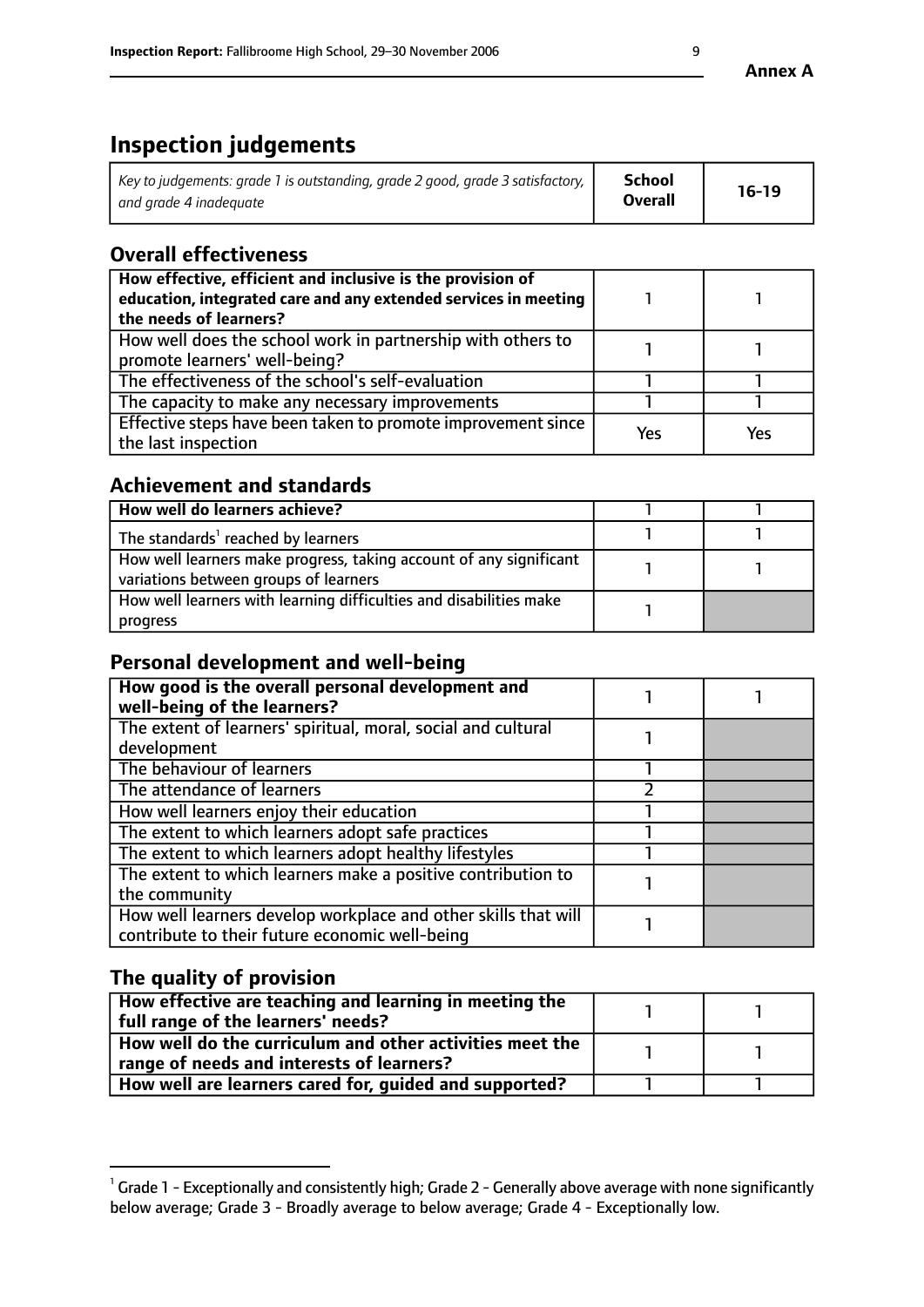# **Leadership and management**

| How effective are leadership and management in raising<br>achievement and supporting all learners?                                                 |     |            |
|----------------------------------------------------------------------------------------------------------------------------------------------------|-----|------------|
| How effectively leaders and managers at all levels set clear<br>direction leading to improvement and promote high quality of<br>care and education |     |            |
| How effectively performance is monitored, evaluated and<br>improved to meet challenging targets                                                    |     |            |
| How well equality of opportunity is promoted and discrimination<br>tackled so that all learners achieve as well as they can                        |     |            |
| How effectively and efficiently resources, including staff, are<br>deployed to achieve value for money                                             |     |            |
| The extent to which governors and other supervisory boards<br>discharge their responsibilities                                                     |     |            |
| Do procedures for safeguarding learners meet current<br>qovernment requirements?                                                                   | Yes | <b>Yes</b> |
| Does this school require special measures?                                                                                                         | No  |            |
| Does this school require a notice to improve?                                                                                                      | No  |            |